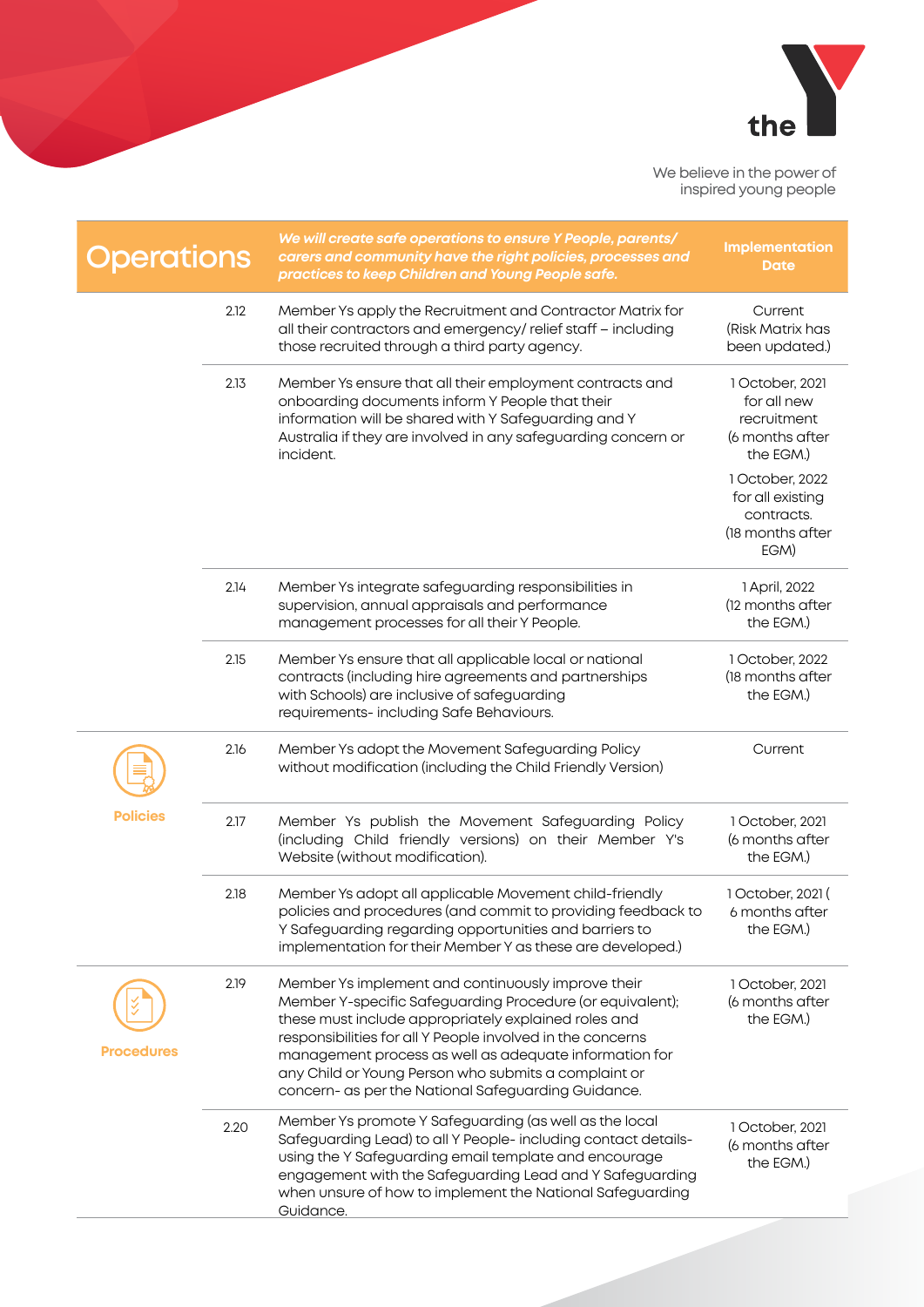

| <b>Operations</b>                        |      | We will create safe operations to ensure Y People, parents/<br>carers and community have the right policies, processes and<br>practices to keep Children and Young People safe.              | <b>Implementation</b><br>Date                    |
|------------------------------------------|------|----------------------------------------------------------------------------------------------------------------------------------------------------------------------------------------------|--------------------------------------------------|
| <b>Concerns and</b><br><b>Complaints</b> | 2.21 | Member Ys implement appropriate complaints<br>procedures-including the National Principles-as<br>the National Safeguarding Guidance.                                                         | 1 October, 2022<br>(18 months after<br>the EGM.) |
|                                          | 2.22 | Member Ys communicate all complaints data to Y<br>Safeguarding quarterly as per the National<br>Safeguarding Guidance.                                                                       | 1 October, 2022<br>(18 months after<br>the EGM.) |
|                                          | 2.23 | Member Ys communicate all safeguarding concerns data-<br>including breaches in safeguarding related legislation-to Y<br>Safeguarding quarterly as per the National Safeguarding<br>Guidance. | Current                                          |
|                                          | 2.24 | Member Ys maintain records relating to safeguarding<br>concerns for a minimum of 45 years, as per the National<br>Safeguarding Guidance.                                                     | Current                                          |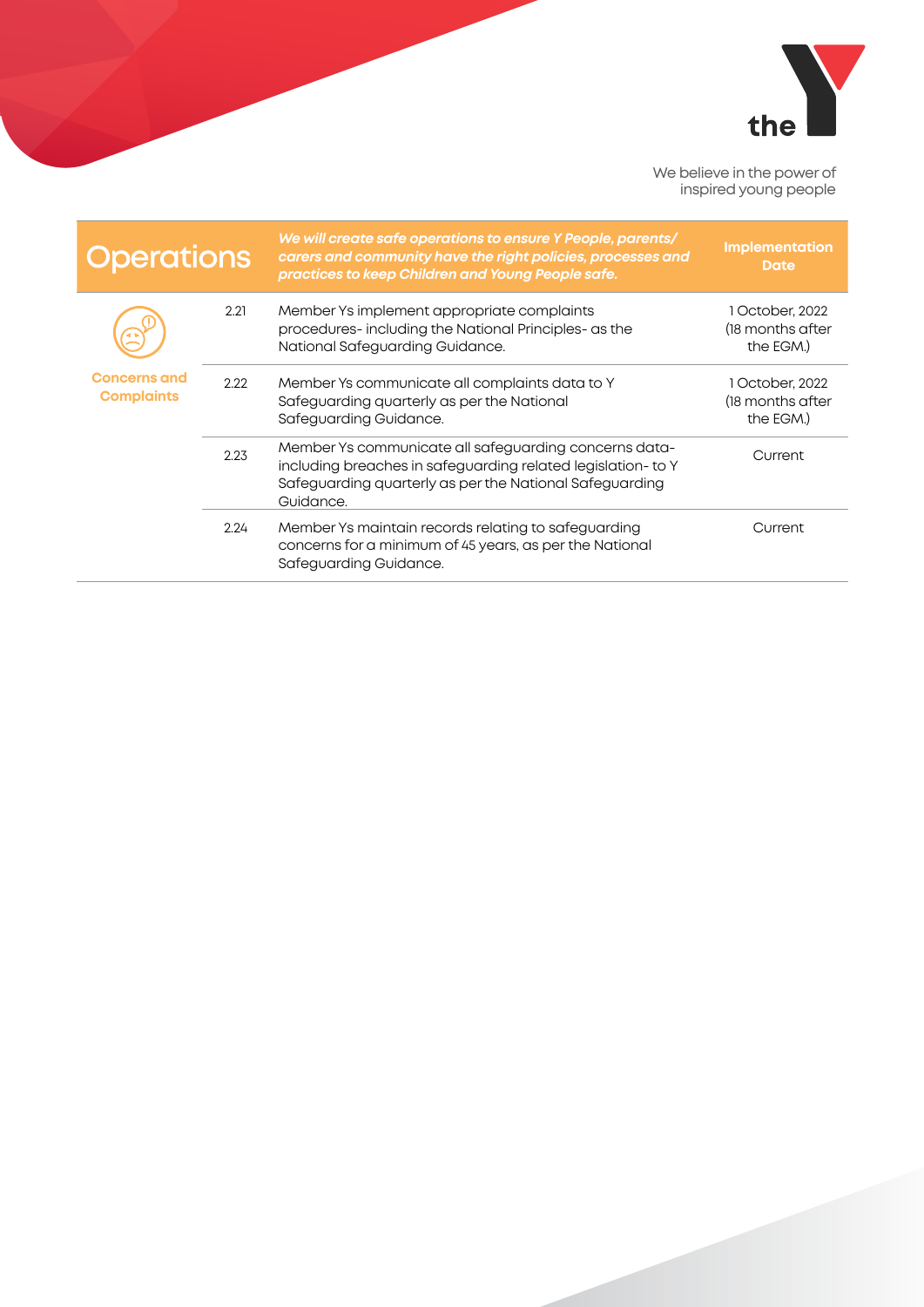

| <b>Environment</b>                        |     | We will create safe environments at the Y and in communities<br>which empower Children and Young People to thrive.                                                                                                                                                                                                                                                                          | <b>Implementation</b><br><b>Date</b>             |
|-------------------------------------------|-----|---------------------------------------------------------------------------------------------------------------------------------------------------------------------------------------------------------------------------------------------------------------------------------------------------------------------------------------------------------------------------------------------|--------------------------------------------------|
| eSafety                                   | 3.1 | Member Ys require that all their Y People read,<br>understand and agree to their responsibilities within the<br>eCommitment.                                                                                                                                                                                                                                                                | 1 October, 2021<br>(6 months after<br>the EGM.)  |
| <b>Physical</b>                           | 3.2 | Member Ys periodically consult and engage directly with<br>their front line Y People to seek insight into safeguarding<br>risks relevant to them - to inform the ongoing<br>Safeguarding Risk Model.                                                                                                                                                                                        | 1 April, 2022<br>(12 months after<br>the EGM.)   |
| <b>Families and</b><br><b>Communities</b> | 3.3 | Member Ys provide Families and Caregivers with key<br>safeguarding information, including policies, operations,<br>expected behaviours of Families, complaints and reporting<br>processes.                                                                                                                                                                                                  | 1 October, 2021<br>(6 months after<br>the EGM.)  |
|                                           | 3.4 | Member Ys support Families and Caregivers, where<br>appropriate, to participate in decisions that affect their Child<br>or Young Person.                                                                                                                                                                                                                                                    | 1 October, 2021<br>(6 months after<br>the EGM.)  |
|                                           | 3.5 | Member Ys demonstrate active engagement with Families<br>and Caregivers and involve them in relevant aspects of<br>applicable decision making as per the National Safeguarding<br>Guidance - this includes, where practicable, decisions that<br>relate to the Member Y's safeguarding practice, larger<br>policies and procedures framework as well as operations<br>and governance.       | 1 October, 2022<br>(18 months after<br>the EGM.) |
|                                           | 3.6 | Member Ys actively support participation in the Y<br>Safeguarding Movement-wide parents and community<br>safeguarding surveys.                                                                                                                                                                                                                                                              | 1 October, 2022<br>(18 months after<br>the EGM.) |
|                                           | 3.7 | Member Ys, where appropriate, actively advocate for and/<br>or participate in community activities and/or campaigns<br>which promote community-wide awareness of the rights of<br>Children and Young People as per the National<br>Safeguarding Guidance. Member Ys also educate and<br>inform the community regarding child abuse prevention as<br>per the National Safeguarding Guidance. | 1 October, 2022<br>(18 months after<br>the EGM.) |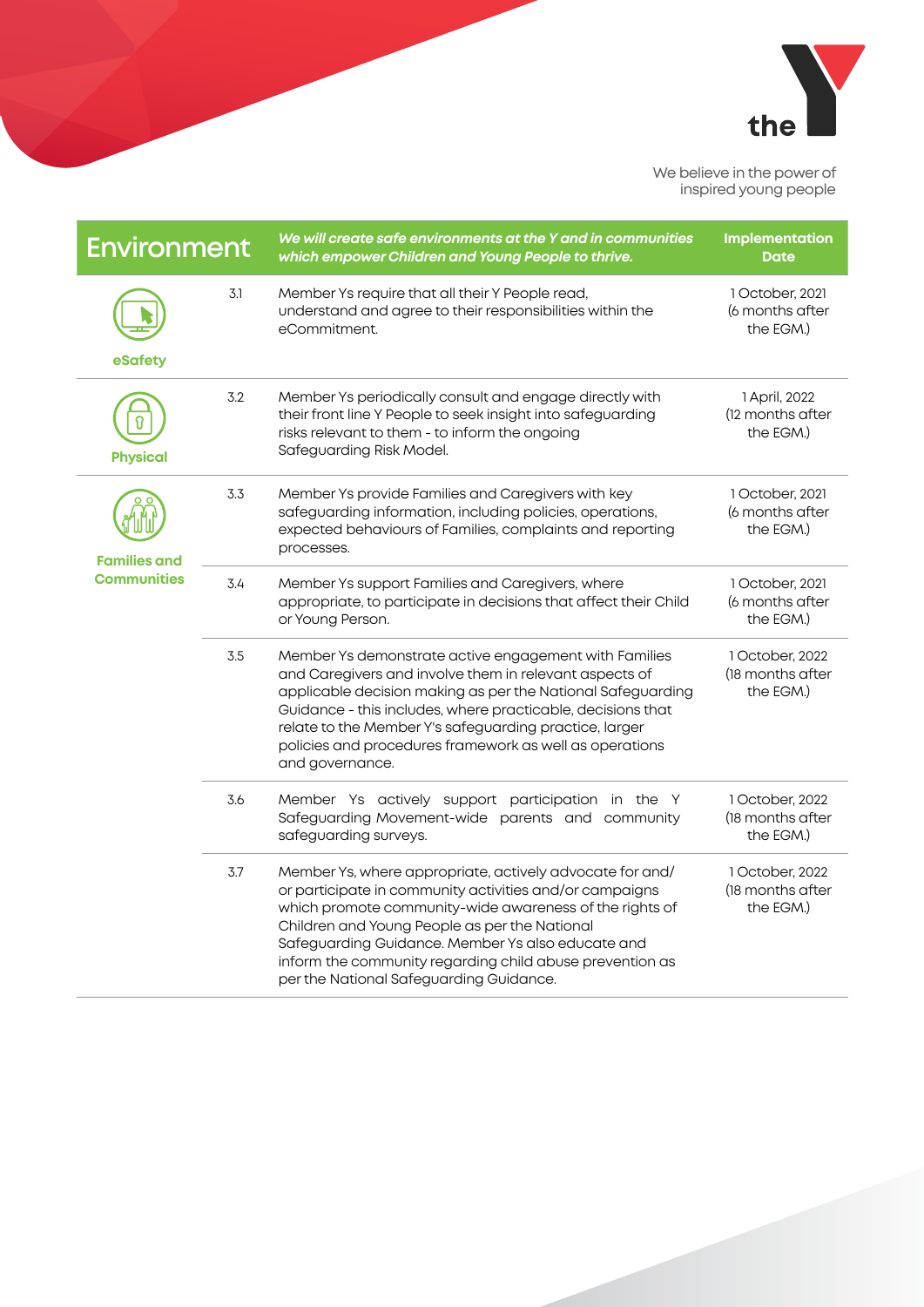

| <b>Environment</b> |      | We will create safe environments at the Y and in communities<br>which empower Children and Young People to thrive.                                                                                                                                                                                                                                                                                                                                                      | <b>Implementation</b><br><b>Date</b>                                                                             |
|--------------------|------|-------------------------------------------------------------------------------------------------------------------------------------------------------------------------------------------------------------------------------------------------------------------------------------------------------------------------------------------------------------------------------------------------------------------------------------------------------------------------|------------------------------------------------------------------------------------------------------------------|
| <b>Diversity</b>   | 3.8  | Member Ys actively anticipate the diverse circumstances and<br>backgrounds of Children and Young People, and effectively<br>support those who are vulnerable, including (but not limited<br>to) those who identify as culturally and linguistically diverse<br>(CALD), LGBTIQ +, First Nations, unable to live at home and/<br>or living with a disability. This must also be reflected within,<br>and enabled by, the Member Y's policies, procedures and<br>guidance. | 1 October, 2021 for<br>all new policies,<br>procedures<br>or practices (6<br>months after the<br>EGM.)           |
|                    |      |                                                                                                                                                                                                                                                                                                                                                                                                                                                                         | 1 October,<br>2022 for all<br>existing policies,<br>procedures and<br>practices (18<br>months after the<br>EGM.) |
|                    | 3.9  | Member Ys ensure that applicable Y People are given<br>appropriate tools and resources, such as relevant cultural<br>sensitivity training, to enable tailored servicing for their local<br>demographics (including CALD, LGBTIQ+, First Nations, those<br>unable to live at home and those living with a disability).                                                                                                                                                   | 1 October, 2022<br>(18 months after<br>the EGM.)                                                                 |
|                    | 3.10 | Member Ys ensure that all Member Y-specific policies,<br>procedures and guidance are written in an inclusive manner<br>tailored to their local demographics (including, but not limited<br>to, CALD, LGBTIQ+, First Nations, those unable to live at home<br>and those living with a disability).                                                                                                                                                                       | 1 October, 2022<br>(18 months after<br>the EGM.)                                                                 |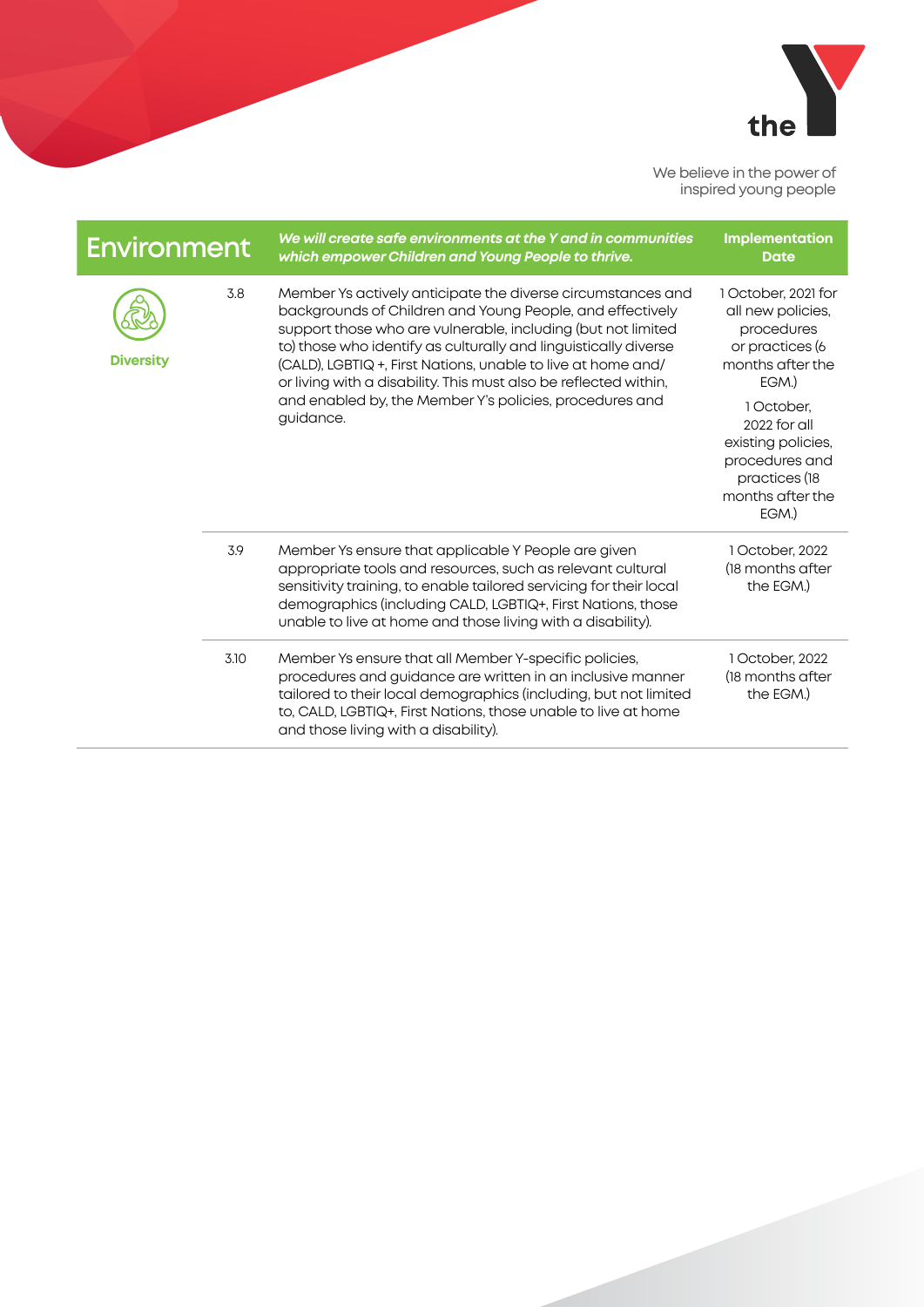

## **Roles and Responsibilities**

In alignment with the Movement's Safeguarding Policy, everyone has a role to play in keeping Children and Young People safe. Our Y People are expected to undertake the responsibilities as set out below:

| <b>National Council of</b><br>the Ys of Australia | The development and endorsement of the Safeguarding Policy, ownership<br>and oversight of compliance to the Standards.                                                                                                                                                          |
|---------------------------------------------------|---------------------------------------------------------------------------------------------------------------------------------------------------------------------------------------------------------------------------------------------------------------------------------|
| <b>Y Safeguarding</b>                             | An independent entity owned by Member Y's, Y Safeguarding provides subject matter<br>expertise and ongoing support for all Y People to understand and undertake their<br>responsibilities under the Safeguarding Policy and the Standards.                                      |
| <b>Member Ys</b>                                  | Implementation of the Safeguarding Policy, Safeguarding Framework and the<br>Standards, whilst ensuring localised policies, codes of conduct and procedures<br>support compliance to the Policy and Standards.                                                                  |
| <b>Boards of Directors</b>                        | Provide collective ownership, strategic support and guidance of Safeguarding<br>initiatives to ensure that their Y People and their Member Y empower Children<br>and Young People to feel safe and be safe.                                                                     |
| <b>Board Safeguarding</b><br><b>Sponsor</b>       | Ensure adequate resources and support is made available to enable their Y People to<br>effectively deliver upon the Y's Safeguarding Strategy and Standards, and act as the<br>advocate for safeguarding initiatives and the Safeguarding Lead in their Member Y.               |
| <b>CEO<sub>s</sub></b>                            | Ensure adequate resources and support, as determined by the Member Y Board,<br>is made available to enable their Y People to effectively deliver upon the Y's<br>Safeguarding Strategy and comply with the Standards.                                                           |
| <b>Safeguarding</b><br><b>Consultative Group</b>  | Coordinate and share best practice opportunities, data and learnings to continuously<br>improve the Y's approach to Safeguarding Children and Young People. Speak up as<br>any gaps arise in the Safeguarding Policy and Standards due to operational or<br>legislative change. |
| <b>Safeguarding Leads</b>                         | To provide operational Safeguarding leadership to the Member Y to embed the Y's<br>Safeguarding Framework, the Safeguarding Policy, these Standards and relevant<br>Safeguarding law.                                                                                           |
| <b>Y People</b>                                   | Commit to create safe cultures, operations and environments for all Children and<br>Young People. Speak up when they see something, hear something or feel something<br>that worries or concerns them.                                                                          |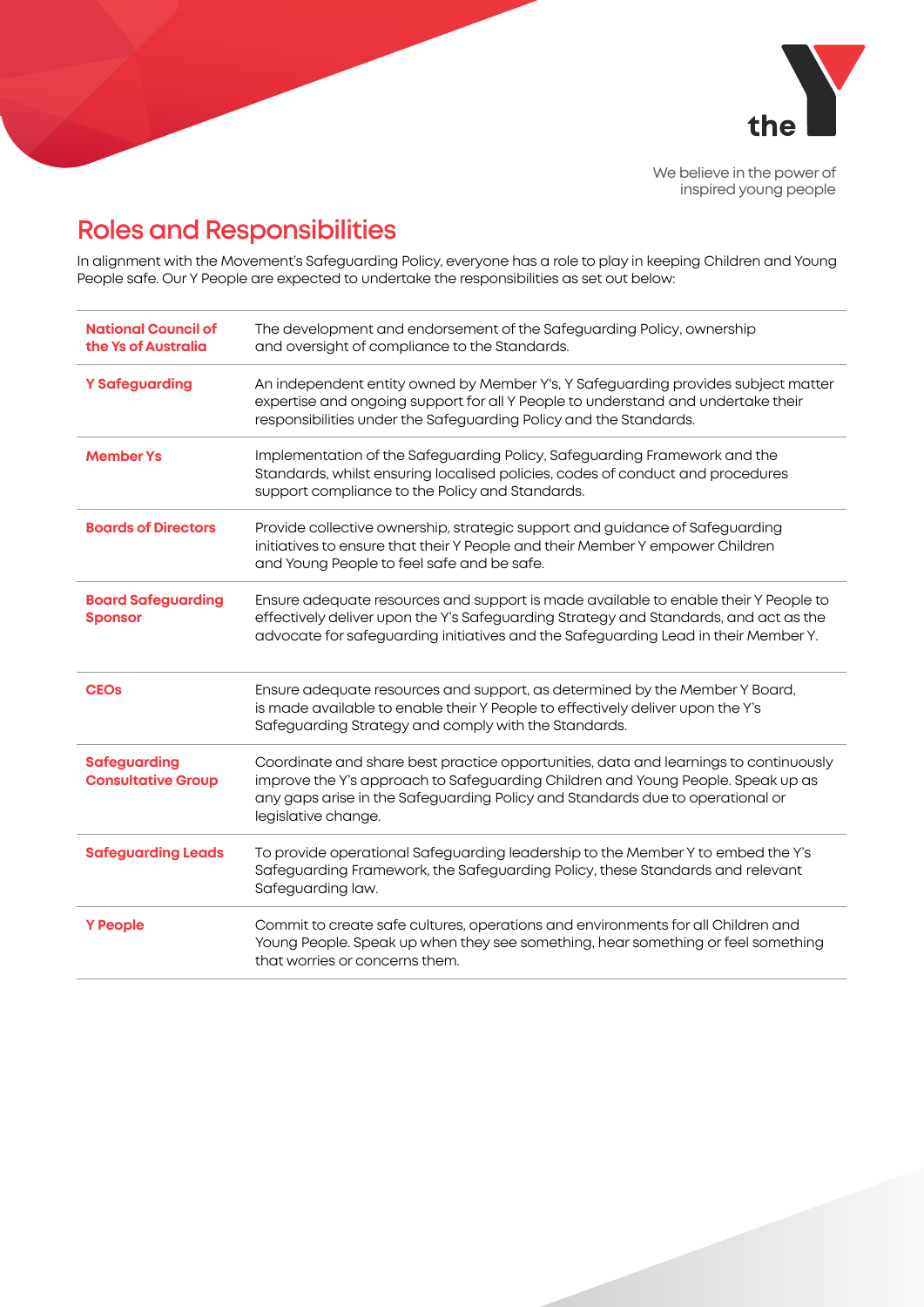

## **Definitions**

**Board Safeguarding Sponsor -** Board Safeguarding Sponsors champion and advocate for safeguarding programs and initiatives at the Board level when collectively determining Member Y-wide strategy. In collaboration with the Operational Safeguarding Lead, the Board Sponsor takes ownership of the success of the safeguarding function in their Y.

**Business Continuity Plans -** The plans to be employed at times where the MemberYAssociation's ability to continue delivering its services and programs has severely declined or is at risk. These plans details how to avoid these situations and what to do if such a situation is currently occurring. Safeguarding risks must be included in these plans.

**Child -** any person under the age of 12. Under the Safeguarding Policy and Standards, this includes all Children regardless of whether they are enrolled in our programs or not.

**Codes of Conduct -** Expected behaviours for all Y People working or volunteering with or for the Y in Australia.

**Complaints analysis - Each Member Y must provide** quarterly complaints data to Y Safeguarding for national analysis. As with concerns data analysis, this informs the development of resources, training and programs to address key areas of improvement as identified within the complaints process.

**Complaints Procedure -** The process used to fairly and appropriately respond to all complaints submitted by Children, Young People, Y People, Families or Members ofthe Community. These must include clear roles and responsibilities and information for anyone who has submitted a complaint.

**Continuous Improvement - the process of using** previous lessons learnt and identified gaps/ vulnerabilities to inform and guide future actions. Member Ys must review safeguarding concerns and their response to them to continuously improve their safeguarding practice.

**Crisis Communication Plan -** The Plan to be employed at times of heightened reputational or operational risk for each MemberY- usually indicating who must address these risks and who may engage with partners and the public on behalf of the Member Y. Safeguarding must be considered in the development of these plans.

**eCommitment -** Developed by the Y Safeguarding, this document details what Y People will and won't do when using online platforms and social media to engage with participants.

**Executive level advocacy -** support and advocacy provided to the safeguarding function and Safeguarding Lead at the Senior Executive or Group Management Level within each Member Y. Often, this is provided by the Executive or Group Manager under whom the safeguarding function operates- however this can also be provided by any and all executives.

**MemberY –** An entity that is a party to a current valid YMCA License Agreement.

**National Risk Dashboards -** Developed by the Y Safeguarding, these provide insight into the national risk profile of the Y Movement in Australia with specific reference to areas requiring immediate collective response.

**National Safeguarding Risk Model -** The minimum requirements for Member Ys' safeguarding risk approaches that allow for national comparison between MemberYs. In turn, this collective approach enables the identification of nationally consistent areas of vulnerability.

**National Safeguarding Training Model -** The resource developed by Y Safeguarding to categorise the safeguarding training requirements for all Y People, determined by their level within the organisation and the amount of direct engagement they have with Children and Young People.

**National Safeguarding Guidance -** Developed by Y Safeguarding, the National Safeguarding Guidance is a one-stop-shop to support all Y People to understand their safeguarding responsibilities as well as best practice integration of safeguarding in their daily roles.

**Participants -** Children, Young People or adults who are enrolled in or attend one of the Y's programs or services.

**Position Description -** (or alternatives) provide guidance on the expected roles and responsibilities of each individual role within the Member Y. These must reflect relevant safeguarding responsibilities.

**Recruitment and Contractor Matrix -** Developed by Y Safeguarding, this Matrix supports all Y People to determine the level of risk to Children and Young People posed by contractors or emergency staff. This Matrix also details the minimum vetting requirements and controls for each category.

## **Recruitment Vetting Register Template -** Y

Safeguarding has developed a template register to keep track of relevant vetting information for all Y People, to be used by any Member Y that does not currently employ an appropriate method of records management for all police checks, ID checks and Working with Children Checks (or equivalents).